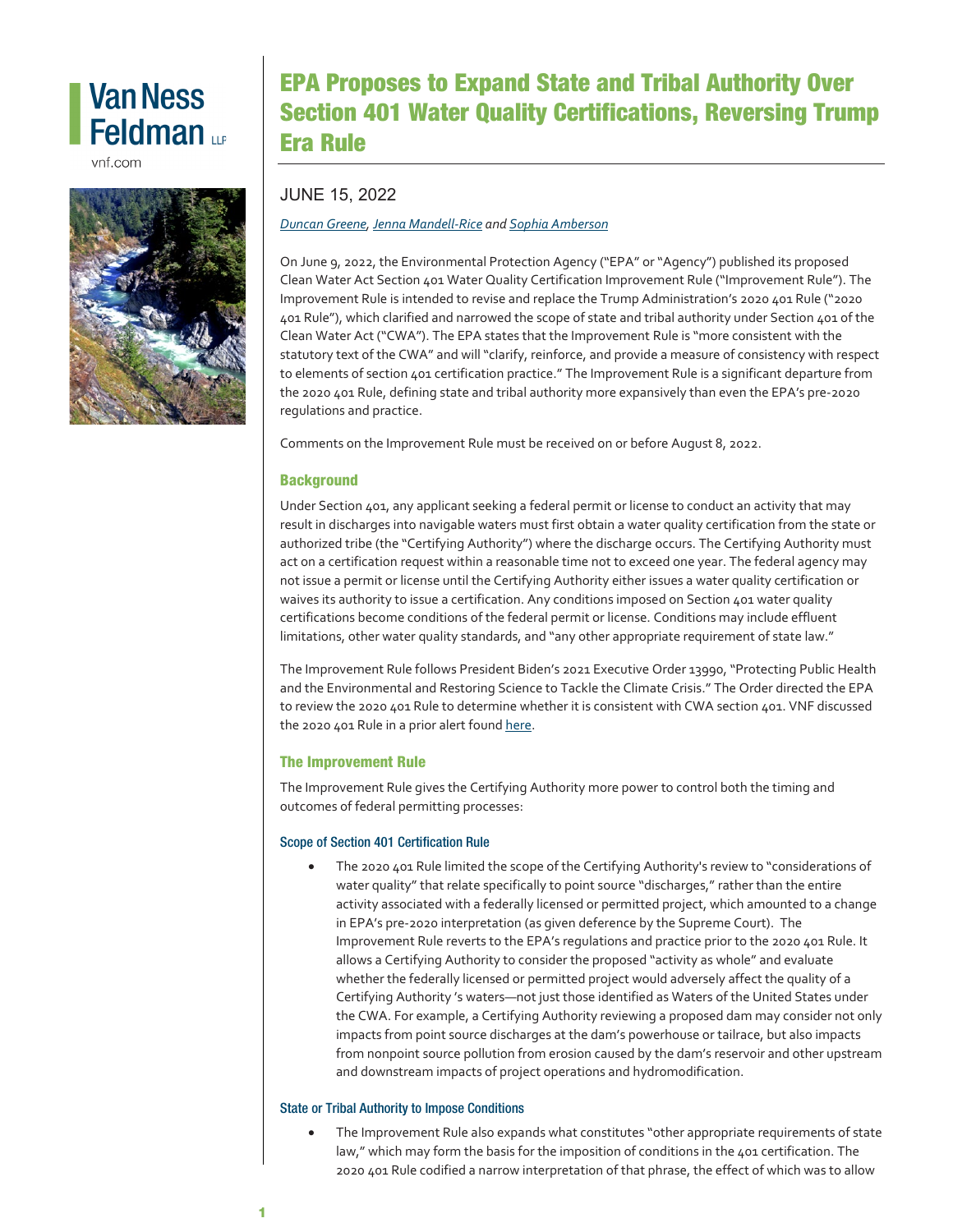# **Van Ness** Feldman <sub>LP</sub>

vnf.com

a Certifying Authority to impose only those conditions necessary to assure compliance with specifically enumerated sections of the CWA and state or tribal regulatory requirements for point source discharges int[o Waters of the United States.](https://www.vnf.com/updated-epa-and-army-corps-announce-latest-update-to-definition-of-waters-of-the-united-states) The Improvement Rule expands the interpretation of "other appropriate requirements of state law" to include any condition related to the project's water quality effects. The EPA does not define what constitutes an appropriate condition, but suggests that the authority to impose conditions is as broad as the Certifying Authority's adopted water quality standards and is not just limited to the federal definition of Waters of the United States but could include state identified "waters of the state." For example, the Improvement Rule suggests that conditions requiring fish passage and recreation may be appropriate so long as they are tied to the waterway's designated uses under the Certifying Authority's adopted water quality standards. However, the Improvement Rule affirms that conditions imposed on 401 certifications must have at least some connection to water quality, stating that "it would be inconsistent with the purpose of CWA section 401 to deny or condition a section 401 certification based solely on potential air quality, traffic, noise, or economic impacts that have no connection to water quality."

#### Receipt of Request for Certification

- A Certifying Authority has a reasonable period of time, not to exceed one year, to act on request for certification. Courts have confirmed that this period begins to run after "receipt" of a request, rather than when the certifying agency deems the request to be a "complete" request. While the 2020 401 Rule proposed a definition of "receipt of request," the Improvement Rule eliminates that definition, instead stating that "receipt" occurs when the Certifying Authority receives a certification request that meets the Certifying Authority's definition for a certification request and complies with the Certifying Authority's submission procedures. This change allows each Certifying Authority to establish its own list of requirements that constitute a request for certification. The EPA declined to define a set of standard submission procedures for Certifying Authorities and recognized that "certifying authorities may have different procedures for receiving certification requests (e.g., receiving certification in different formats or requiring the payment of fees)."
- In order to trigger the one-year period for the Certifying Authority to act, the Improvement Rule also requires each request for certification to include a draft federal license or permit. This change forces applicants to delay the water quality certification until near the end of the federal process, adding at least a year to the process. However, where the agency does not issue a draft license or permit as a matter of practice, or the proponent is otherwise legally precluded from obtaining a copy of a draft license or permit, the project proponent is not required to provide a copy.
- The Improvement Rule would also allow a Certifying Authority to modify a 401 Certification after expiration of the one-year period and after the federal license or permit is issued, if the federal agency agrees.

#### Acting on a Request for Certification

- Prior to the Improvement Rule, it was unclear what it meant for a Certifying Authority to "act on a request for certification." In an effort to clarify this ambiguity, the Improvement Rule explicitly defines four decisions that a certifying authority may make in response to a certification request: to grant, to grant with conditions, to deny, or to expressly waive.
- The 2020 401 Rule stated that Federal agencies could unilaterally determine whether a certifying authority had failed or refused to act and thereby waived certification. Additionally, under the 2020 401 Rule, if a certification condition was procedurally improper, a federal agency was permitted to determine that the condition was waived. The Improvement Rule rejects that approach, instead stating that a "constructive waiver" only occurs if a certifying authority fails or refuses to take one of the four actions discussed above within a reasonable period of time or one year.

#### Contents on a Certification Decision

The 2020 401 Rule required that the Certifying Authority explain why each of the conditions imposed on a 401 certification was necessary, with a citation to an applicable federal, state, or